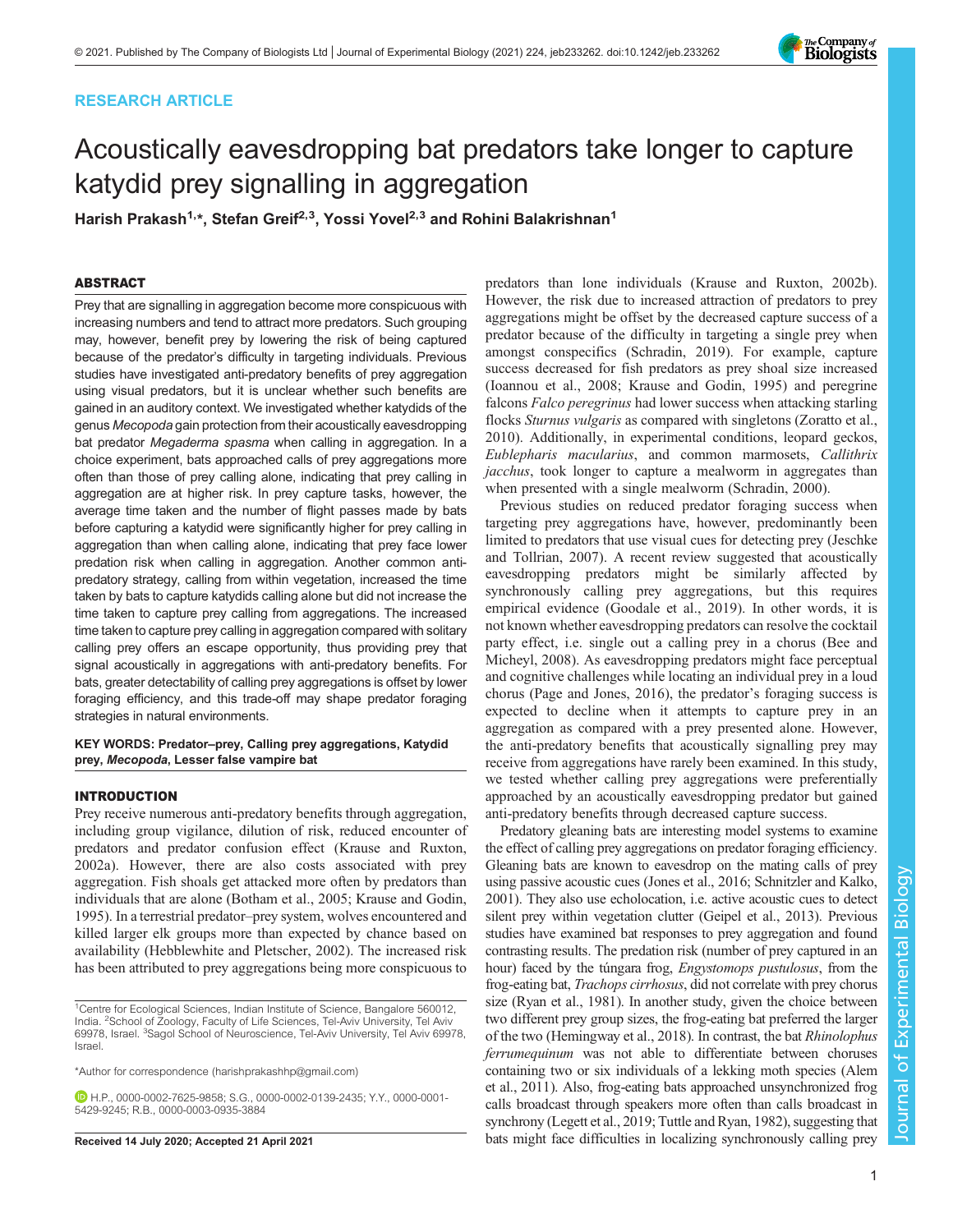aggregations. Calling in synchrony also reduces the attractiveness of individual prey to eavesdropping predators [\(Legett et al., 2020\)](#page-7-0). However, no previous study has tested whether prey signalling acoustically in aggregations decrease the capture success or capture efficiency of acoustically eavesdropping predators.

Gleaning bats combine passive eavesdropping for prey detection and localization with active echolocation for the actual attack. When using active echolocation, they face another challenge: segregating prey from background echoes. Bats face such a challenge from the echoes of vegetation clutter, which might mask the returning echoes of the prey. Mouse-eared bats took more time to deplete prey presented in a cluttered background of leaf litter [\(Arlettaz et al.,](#page-7-0) [2001](#page-7-0)). In another study, the frog-eating bat's attack probability on water ripples ( prey cue) in cluttered environments was found to be lower than in uncluttered environments [\(Halfwerk et al., 2014\)](#page-7-0). Similarly, Daubenton's bat, Myotis daubentonii, caught fewer mealworms as the duckweed vegetation cover increased [\(Boonman](#page-7-0) [et al., 1998](#page-7-0)). Prey could therefore use an alternative strategy of hiding within vegetation to reduce predation risk. We compared the effect of both strategies, calling in aggregation and hiding in vegetation clutter, on bat prey capture performance.

We hypothesized that calling insect prey would benefit from calling in aggregations and from calling in vegetation clutter, as both scenarios would increase the time taken for bat predators to capture individual prey. We further hypothesized that these two anti-predator strategies might have an additive effect. We emphasize that the possible anti-predatory benefits of these two strategies have not been directly compared before. From the predator's point of view, we hypothesized that they would preferentially approach calling prey aggregates, but that their short-term foraging efficiency in prey aggregates would be lower than if they approached solitary calling prey in the same foraging patch because of increased time taken to capture prey in aggregates.

We tested predator attraction to calling prey aggregations and examined whether katydid prey of the genus Mecopoda Serville 1831 face differential predation risk from the gleaning bat Megaderma spasma (Linnaeus 1758) (lesser false vampire bat) when calling in aggregation. Katydids of the genus *Mecopoda* aggregate and call in synchrony [\(Hartbauer et al., 2014](#page-7-0); [Nityananda](#page-7-0) [and Balakrishnan, 2007](#page-7-0), [2008\)](#page-7-0). Nearly 60% of M. spasma diet comprises insects belonging to the order Orthoptera and the bat is known to use mating calls of katydids (family Tettigoniidae), including those of the genus Mecopoda, to detect and approach prey [\(Raghuram et al., 2015](#page-7-0)).

We first tested, using playback experiments, whether the bats showed a preference for aggregated over individual katydid calls. We predicted that bats would be attracted to synchronously calling prey aggregations as they are louder and more conspicuous than single calling prey. We then used prey capture tasks to test how bat foraging success and efficiency are affected by the strategy of prey calling in aggregation versus calling within vegetation clutter. For these tasks, our first prediction was that bats would take longer to capture individual prey in an aggregation of callers as compared with a single caller. Our second prediction was that the addition of vegetation clutter would increase the time taken for prey capture of both single and aggregated calling prey. We also examined the relative effects of prey aggregation and vegetation clutter on prey capture by the bats.

## MATERIALS AND METHODS

Ethical clearance for carrying out this project was obtained from the Institutional Animal Ethics Committee (IAEC), Indian Institute of Science (Project no. CAF/Ethics/519/2016). The study was conducted in Kadari Village, Udupi District, Karnataka, India (13°21′N–75°08′E) in the natural habitat of M. spasma. The behavioural experiments were carried out across 2 years (December 2017 to March 2019) in a flight cage made of steel wire mesh  $(6\times6\times2.75 \text{ m L}\times\text{W}\times\text{H})$  constructed outdoors. The cage was divided into two parts: one part (housing arena:  $6 \times 2 \times 2.75$  m L $\times$ W $\times$ H) housed the bat and the other part (experimental arena: 6×4×2.75 m  $L \times W \times H$ ) was used for carrying out the experiments. A screen partition made of black cloth separated the two arenas and allowed control of bat entry into the experimental arena (see [Fig. S1A](https://journals.biologists.com/jeb/article-lookup/DOI/10.1242/jeb.233262) for further details). The bats were caught in their roosts using locally prepared hand-held butterfly cloth nets, then released into the housing arena of the cage. The bats were fed with wild katydid prey captured locally and allowed to acclimatize to the arena on the first night. Trials were conducted on subsequent nights. Irrespective of the bat's performance, it was fed 2–3 prey at intervals of 60–90 min. On most occasions, only one bat was housed. On three occasions, when there were two bats in the cage, one bat was kept in a smaller enclosure inside the housing arena and fed while the other individual participated in the tasks. At no point did a bat have the opportunity to observe the other bat with which it was housed while trials were being conducted, thus ruling out social learning by observation. A large bowl of water was also provided in the housing arena. After completion of the experimental trials, the bats were fitted with necklaces of small, colour-coded wooden beads (to avoid pseudo-replication) and released back in the roosts in which they were caught ([Garg et al., 2012\)](#page-7-0).

A 4×2×0.15 m wooden frame was constructed in the experimental arena and placed on the ground (see [Fig. S1A\)](https://journals.biologists.com/jeb/article-lookup/DOI/10.1242/jeb.233262). This was divided into 16 parts for randomizing the positions of the speakers in the tasks ([Fig. 1](#page-2-0)A). The speakers for carrying out the playback were placed under the frame and the whole set-up was covered with a thick black cloth. The prey offered as a reward for the experiments was immobilized by cooling just before the task and placed on top of this cloth directly above the speaker in natural standing position. Hereafter, this wooden frame with cloth will be referred to as the platform.

All experiments were video-recorded using three infrared dome cameras (Vivotek FD816B-HF2, 30 frames s−<sup>1</sup> , 1920×1080). Two cameras together gave the view of the entire flight cage from the top: one was placed in the housing arena and the other in the experimental arena. The third camera was placed nearly 1 m above the ground such that it recorded the entry of the bat from the housing to the experimental arena, and recorded the bat localizing the prey on the platform. The katydid prey call was played back using ultrasound speakers (Ultrasonic Dynamic speaker ScanSpeak, with frequency range 1–120 kHz, Avisoft Bioacoustics) connected via an Ultrasound Gate (216H, Avisoft Bioacoustics) digital-toanalog converter to a laptop (Lenovo G560). The video recordings and audio playbacks were controlled via the laptop from the outside of the cage, ensuring that the bat's behaviour was not influenced by the experimenter while the bat was performing its tasks.

# Testing preference for single versus aggregated calling prey

Bat preference for single or aggregated calling prey was tested in a choice paradigm using loudspeaker playbacks of prey calls ([Fig. 1](#page-2-0)A). The 'Chirper' song type of the katydid genus Mecopoda [\(Fig. S2\)](https://journals.biologists.com/jeb/article-lookup/DOI/10.1242/jeb.233262) was used for prey calls ([Nityananda and Balakrishnan, 2006\)](#page-7-0). The playback stimulus was a pre-recorded, natural chirp recorded in the laboratory at the Indian Institute of Science, Bangalore, in an anechoic room ([Nityananda and Balakrishnan, 2006](#page-7-0)) using a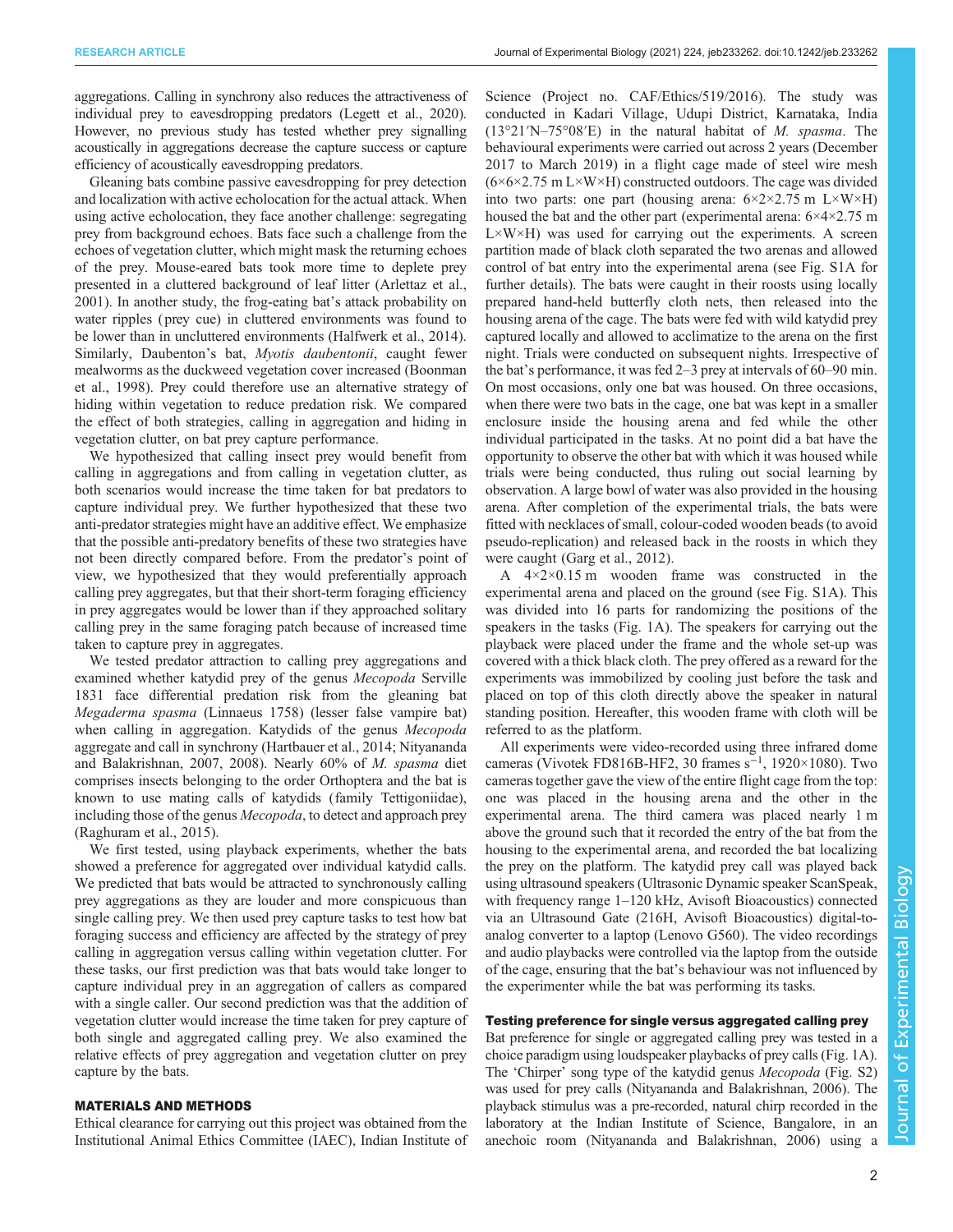<span id="page-2-0"></span>

Fig. 1. Experimental design. (A) Design of the arena for the choice experiment between aggregate and single calls using speakers positioned as shown, under a black cloth. (B) Treatments for comparing prey capture.

Pettersson Elektronik D 989 Ultrasound Detector (custom-made microphone with a flat frequency response from 2 to 200 kHz). These recordings were digitized using a NI-DAQ AT-MIO-16E-2A/D card at a sampling rate of 200 kHz. Playback stimuli were not filtered. The pre-recorded natural chirp with mean chirp duration (109 ms) and typical spectrum [\(Fig. S2B\)](https://journals.biologists.com/jeb/article-lookup/DOI/10.1242/jeb.233262) was played back at the mean call period (483 ms, with minor variations of up to 30 ms between successive individual chirp periods in a call) in a loop for 3 min. The call of this species as measured in natural populations consists of a series of stereo-typed chirps, with mean chirp period 483.3±43.5 ms and mean chirp duration 109.2±16.8 ms ([Nityananda and Balakrishnan, 2006\)](#page-7-0). Using one representative mean chirp pattern for playbacks rather than multiple natural variants has been argued to constitute pseudoreplication ([Kroodsma et al., 2001\)](#page-7-0). We argue, however, that, given the stereotyped nature of the Mecopoda 'Chirper' call and the normal distribution of call feature values, a mean pattern would be the most frequently encountered in the wild. Keeping the stimulus pattern consistent also increases the internal validity of our conclusions on the effects of aggregation and vegetation clutter on the efficiency of bat prey capture.

Katydids of the genus Mecopoda form part of the M. spasma diet and bats have previously been shown to respond to and approach playback of calls of Mecopoda species ([Raghuram et al., 2015\)](#page-7-0). The bat was offered the prey call choices at the two ends of the platform in the experimental arena, at least 2 m apart, with a single speaker broadcasting calls on one side, and three speakers (separated by 0.4 m from each other, arranged in an equilateral triangle) broadcasting simultaneously on the other, mimicking a natural synchronous chorus. The speakers were placed below the testing platform, which was covered with a cloth. The sound pressure level (SPL) of the single speaker was measured 0.5 m above the speaker (using a Bruel and Kjaer type 2250-S sound level meter) and ranged between 69 and 71 dB peak (re.  $2 \times 10^{-5}$  N m<sup>-2</sup>). For the aggregation, the SPL was measured at the centroid of the three speakers, 0.5 m above the speakers. The overall SPL of the three speakers playing in synchrony was ∼5 dB greater than that of the single speaker [\(Nityananda and Balakrishnan, 2009\)](#page-7-0), with SPL settings of each of the single speakers being equal. The overall increased SPL mimicked the natural SPL levels of prey calling together in aggregation.

The experiment always began with the bat in the housing arena. After the call stimulus started, an entry point between the housing and experimental arena was created by opening the screen partition and a ∼1 m wide passage was created for the bat's entry. At the entry point, the two playback choices were equidistant to the bat. Prey calls were played from the speakers for 3 min continuously or until the bat approached. Whichever side the bat approached (∼1 m away from the centre of the platform), containing either the single or aggregate calling speakers, was noted as its preference (see Movie 1). The approach behaviour of the bat was clearly distinguishable from flight behaviour without speaker playbacks. In playback trials, the bats flew close to the platform, approached the speaker side directly and on occasions were observed to slow their flight briefly over the playing speakers before flying past (see Movie 1). Unclear preferences in trials with a bat flying high above the platform or not choosing a side were discarded. The trial was carried out only once for each bat. The speaker positions under the platform for the preference test were constant (as shown in Fig. 1A); however, the side (left or right) from which the speaker choices were presented was interchanged for every bat  $(N=19)$ . Note that bats were not trained before carrying out this task.

## Prey capture under different treatments

Following the preference test, bats were trained to approach and capture the prey reward from the platform while the prey call (the 'Chirper' song type of the katydid genus Mecopoda) was being played out through the speaker directly below. As a reward for the bats, we used katydids belonging to the genus Mecopoda collected from the study area. Bats varied in the number of nights  $(1-3)$  they took to become trained. For 6 bats, the prey was tethered to a thread suspended approximately 0.5–1 m above the calling speaker. Once the bat approached the tethered prey associated with the call, the prey was placed on the platform and the call was played. For 8 bats, the prey was placed directly on the platform from the start. The training was complete once the bat successfully captured the prey on the platform when the call was played. It should be noted that bats had no difficulty localizing these single sound sources and approached them directly and hovered above or landed on the speaker on the first approach, i.e. they did not need to be trained to locate the sound sources, only to pick up the prey. The bats did not respond to every playback (3–5 min duration) trial and, on average, responded 2–3 times to the playback calls before they were successful in picking up the prey.

Following training, each bat was given eight experimental tasks with different treatments ([Table 1\)](#page-3-0) to complete within one or two nights. Unlike in the preference tests, either single or aggregated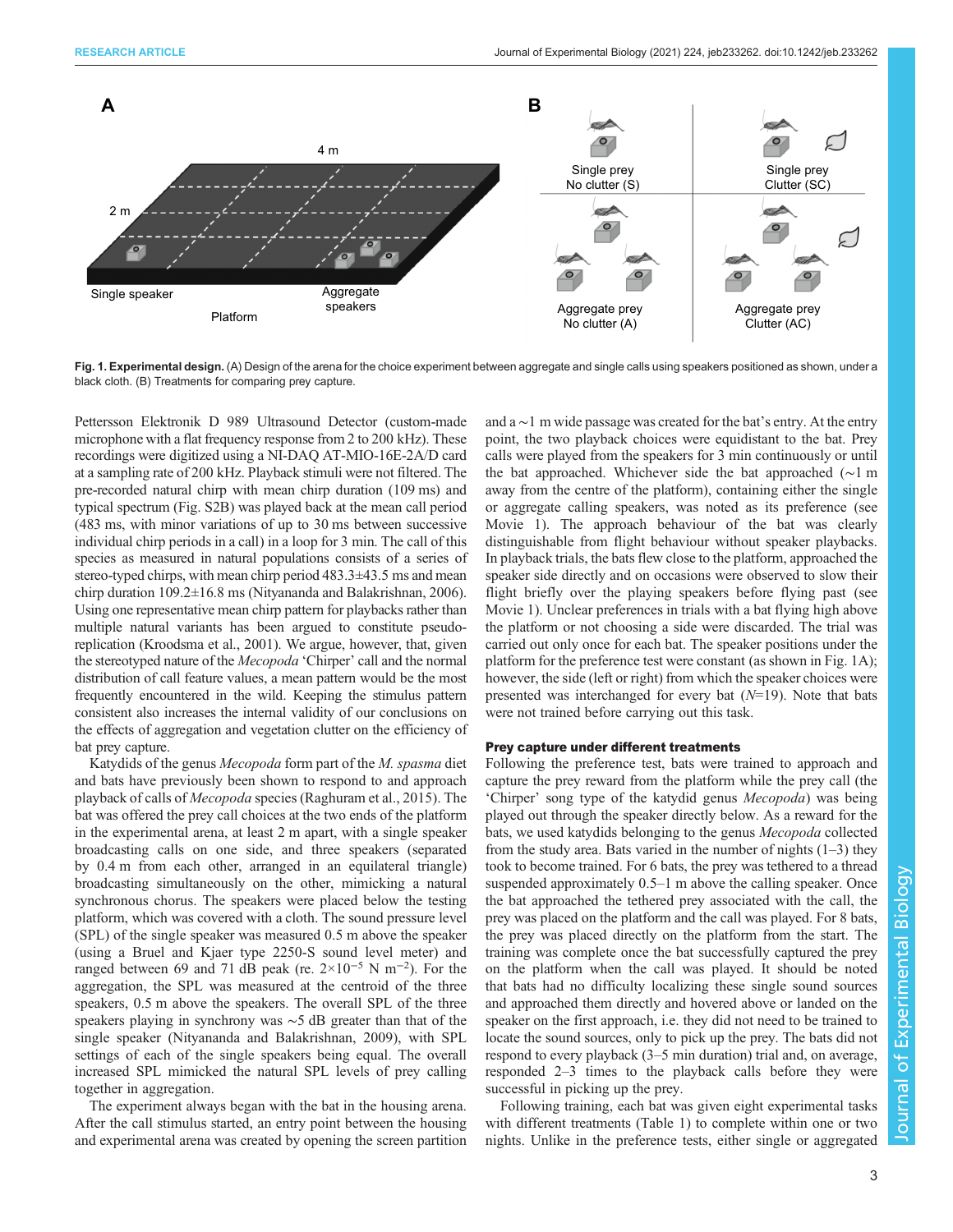#### <span id="page-3-0"></span>Table 1. Tasks for prey localization

| Task | Prey<br>treatment | Clutter<br>treatment | Call<br>treatment | Code | Control/<br>experiment |
|------|-------------------|----------------------|-------------------|------|------------------------|
|      | Single            |                      |                   |      | Control                |
| 2    | Single            |                      | ÷                 | S    | Experiment             |
| 3    | Single            | $\ddot{}$            |                   |      | Control                |
| 4    | Single            | $\ddot{}$            | $\ddot{}$         | SC   | Experiment             |
| 5    | Aggregate         |                      |                   |      | Control                |
| 6    | Aggregate         |                      | $\ddot{}$         | Α    | Experiment             |
|      | Aggregate         | $\ddot{}$            |                   |      | Control                |
| 8    | Aggregate         | $\ddot{}$            | $\ddot{}$         | AC   | Experiment             |

Clutter treatment is indicated as with (+) and without (−) clutter. Call treatment is shown as without playback calls (−) for controls and with playback calls (+) for the experimental treatments.

prey were presented to the bat with or without vegetation clutter (Table 1 and [Fig. 1](#page-2-0)B; [Fig. S1B](https://journals.biologists.com/jeb/article-lookup/DOI/10.1242/jeb.233262)). The prey was kept immobile on the platform by cold treating it in a refrigerator just before carrying out the task. A chirp of mean duration and period from the 'Chirper' song type of the katydid genus Mecopoda was used as the call stimulus ([Fig. S2\)](https://journals.biologists.com/jeb/article-lookup/DOI/10.1242/jeb.233262). For acoustic complexity, the number of speakers broadcasting the katydid call was altered (one or three speakers). Corresponding to the number of speakers, the bats were presented either single (one prey item) or aggregate prey (three prey items spaced 0.4 m apart) placed directly above the speakers. For the aggregation treatment, multiple speakers (in this case three) broadcast the katydid call in synchrony to closely mimic the acoustic scenario of a natural chorus. The bat was thus confronted with the problem of locating and approaching one sound source among three closely spaced ones. Besides acoustic complexity, the habitat complexity was manipulated by either placing leaf litter on or removing it from the platform. The same amount of leaf litter (approximately 250 leaves) was sourced from the ground outside the flight cage and placed on the platform for all the tasks with habitat complexity. Moreover, care was taken to ensure that the leaf litter did not hide the prey on the platform, or obstruct the speakers playing the prey calls from beneath the platform [\(Fig. S1B](https://journals.biologists.com/jeb/article-lookup/DOI/10.1242/jeb.233262)).

Each task was a combination of prey type (single or aggregate) and clutter (with and without leaf litter) treatment ([Fig. 1](#page-2-0)B). This combination was presented with (+) and without calls (−) (Table 1). The tasks with no calls lasted 15 min and served as a control to the tasks with calls (Table 1). The goal was to see whether bats could localize and capture prey without any sound cue. Each task was paired and presented with no call treatment first, followed by call treatment. Between the no call and call treatment, bats had to return to the housing arena. The order of presentation of these pairs  $-(1,2)$ ,  $(3,4)$ ,  $(5,6)$  and  $(7,8)$  – was randomized for each bat (see Table 1). Furthermore, the 16 positions (see [Fig. 1A](#page-2-0)) available for presenting the speakers/prey on the platforms were also randomized between tasks for each bat. Each bat was tested once with each task. The variables measured for the tasks were whether the bat approached the presented prey on the platform, the time taken for the bats to capture the prey and the number of passes before the bat captured the prey (see Movie 2). Time to capture was calculated from the time of entry of the bat into the experimental arena to the bat capturing the prey with its mouth on the platform. The number of passes refers to the number of times the bat flew within a hemisphere of about 1 m diameter over the presented prey on the platform before prey capture. During the pass, the bats would fly about 1 m from the prey; other times, as close as a few centimetres. In general, these passes differed noticeably from the bat's flight behaviour in the absence of speaker calls. Additionally, we also noted the number of landings

(the number of times the bat landed on the platform within 0.5 m of the prey) before successful prey capture.

For testing prey capture, 14 different bats were used. In total, there were 48 control tasks (with no sound cue) and 56 experimental tasks (with sound cue). Of the 56 experimental tasks, one task was discarded because of methodological error.

## Statistical analysis

A binomial test was used to compare bat approaches to aggregated versus single calls in the preference test (see preference data in Dryad dataset:<https://doi.org/10.5061/dryad.pk0p2ngng>). The Friedman rank sum test was used to test whether responses to bat prey capture in treatments differed from each other. This was followed by pairwise comparisons with the Wilcoxon signed-rank test between responses to different prey capture tasks (see Dryad dataset: [https://doi.org/10.](https://doi.org/10.5061/dryad.pk0p2ngng) [5061/dryad.pk0p2ngng](https://doi.org/10.5061/dryad.pk0p2ngng)). Whether bats approached the prey directly or not during capture was compared between single and aggregated prey treatments using McNemar's chi-squared test with continuity correction. These analyses were carried out in R software using the package 'stats' [\(http://www.R-project.org](http://www.R-project.org)/).

Additionally, to compare between responses to treatments, a generalized linear mixed model (GLMM) with negative binomial error family was run with prey type (single and aggregate) and clutter (with and without), and their interaction as predictors (see prey capture dataset in Dryad: [https://doi.org/10.5061/dryad.](https://doi.org/10.5061/dryad.pk0p2ngng) [pk0p2ngng\)](https://doi.org/10.5061/dryad.pk0p2ngng). The responses compared were time taken for the bat to capture the prey, and the number of passes the bat made before capture. Bat identity was included as a random effect. The analysis was carried out in R using the package GLMMadaptive ([https://](https://CRAN.R-project.org/package=GLMMadaptive) [CRAN.R-project.org/package=GLMMadaptive\)](https://CRAN.R-project.org/package=GLMMadaptive).

## RESULTS

## Preference for aggregation

In 76% of cases (13 out of 17), bats preferred to approach aggregated prey calls over calls of single prey. Nineteen different bats were used for testing preference. Of these, 17 bats approached playback calls while two bats did not (see preference data in Dryad dataset:<https://doi.org/10.5061/dryad.pk0p2ngng>). Of the 17 bats that approached playback calls, 13 approached the side where aggregated calls were being broadcast while 4 approached the side with a single call ( proportion of bats preferring aggregate calling speakers=0.764; binomial test two-sided, 95% confidence interval:  $0.501 - 0.931$ ,  $P = 0.049$ ).

# Prey capture

Only once in the 48 control tasks (with no sound cue; see Table 1) did a bat capture an immobile prey (after 498 s), while in all 55 experimental tasks (with Mecopoda calls provided as the sound cue; see Table 1), bats  $(n=14)$  captured prey within 95 s. Hence, only prey capture in tasks with sound cues were used for further comparisons.

Overall, the time taken by the bats to capture prey as well as the number of passes were significantly different between the experimental tasks (Friedman rank sum test; time taken:  $\chi^2$ =9.46,  $P=0.023$ ; number of passes:  $\chi^2=14.896$ ,  $P=0.0019$ ). Bats took on average nearly 10.56 s longer ( $P=0.00085$ ) and made extra passes  $(P=0.005)$  before capturing prey in aggregation (as opposed to single calling prey) in the absence of vegetation clutter (A versus S; [Fig. 2](#page-4-0)A,B). They also made an average of three passes over call aggregations compared with one pass for single callers in the presence of vegetation clutter (AC versus SC, P=0.0094; [Fig. 2](#page-4-0)B). Vegetation clutter increased the average time taken to capture single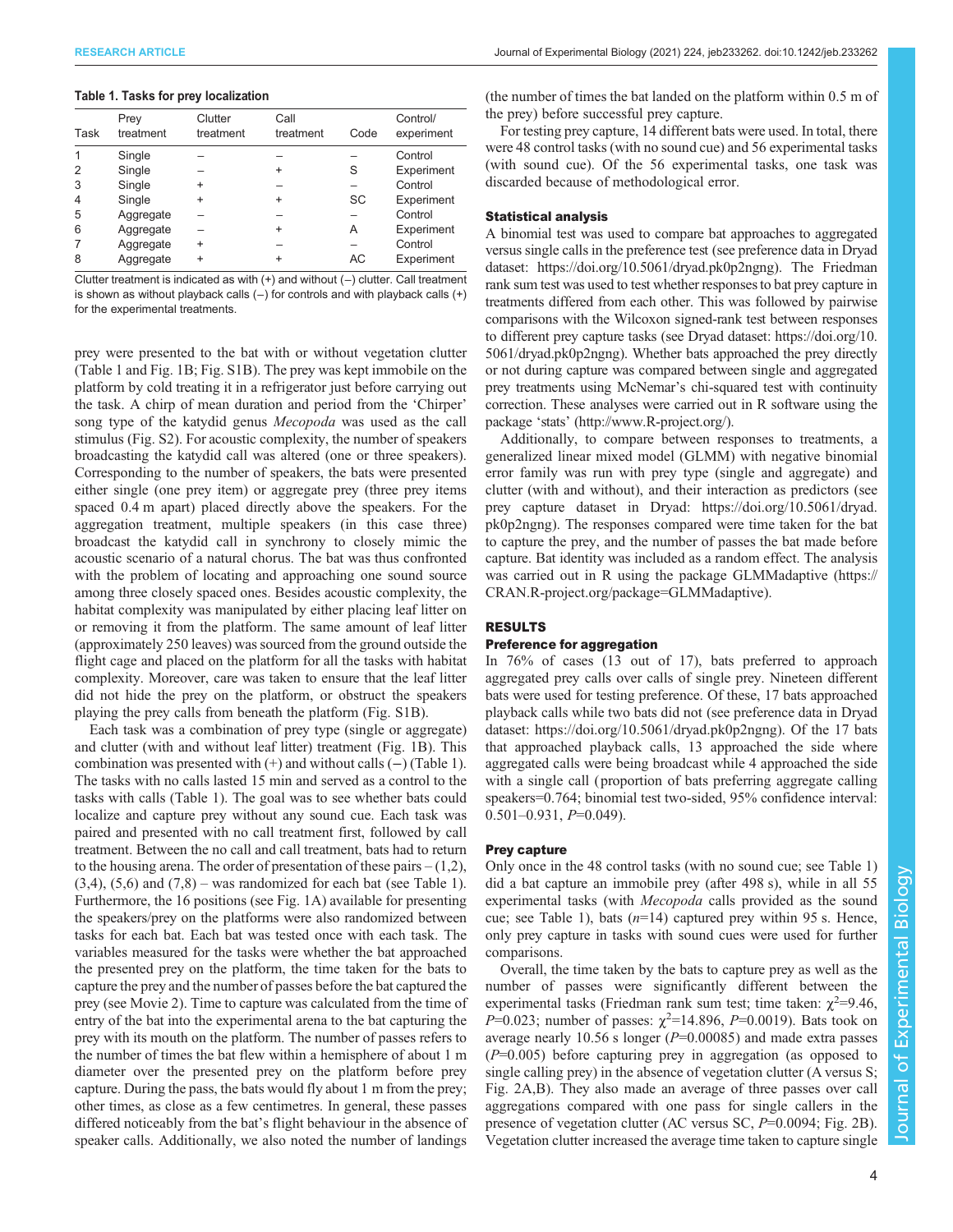<span id="page-4-0"></span>

Fig. 2. Effect of call aggregation and vegetation clutter on bat prey capture. (A) Time taken to capture prey. (B) Number of passes before prey capture. Box plots show the median, upper and lower quartiles and 1.5× the interquartile range; dots are outliers. P-values are from pairwise comparisons using Wilcoxon signed rank test. m is the number of paired samples compared between tasks. S, single prey; SC, single prey+clutter; A, aggregate prey; and AC, aggregate prey+clutter. (C) Proportion of times bats approached the prey directly in a task (y) or not (n). Comparisons were made using McNemar's test  $(P=0.015)$ .

calling prey by 2.5 s (S versus SC, P=0.024; Fig. 2A) but did not significantly increase time to capture a prey in call aggregations (A versus AC,  $P=0.89$ ; Fig. 2A). Additionally, average time taken to capture prey in aggregation (without vegetation clutter) increased by 8 s compared with that taken to capture calling single prey with clutter (A versus SC,  $P=0.024$ ).

We also compared the number of times bats directly approached (number of passes=0 and bat landed accurately on the prey: y in Fig. 2C) or indirectly approached (number of passes>0 or bat crawled and reached the prey after landing: n in Fig. 2C) and captured prey for each treatment. Only in ∼15% (4 out of 27) of trials involving prey aggregations (A and AC; Fig. 2C) did bats directly approach and capture a katydid. In contrast, bats directly approached and captured prey in ∼57% (16 out of 28) trials involving single prey S and SC (Fig. 2C). Bats directly approached and captured single prey significantly more often than for aggregated prey (McNemar's chi-squared test with continuity correction;  $\chi^2 = 5.88$ ,  $P = 0.015$ ).

Predicted values from GLMM (see [Tables S1](https://journals.biologists.com/jeb/article-lookup/DOI/10.1242/jeb.233262), S2 and S3) revealed that, in the absence of vegetation clutter, aggregation of calling prey increased average capture time of an individual caller by the bat predators by a factor of 7.1, whereas vegetation clutter

alone increased capture time by a factor of 3.2 ([Fig. 3](#page-5-0)A; [Table S1\)](https://journals.biologists.com/jeb/article-lookup/DOI/10.1242/jeb.233262). Vegetation clutter did not add to the time taken to capture prey in call aggregates [\(Fig. 3A](#page-5-0); [Table S1](https://journals.biologists.com/jeb/article-lookup/DOI/10.1242/jeb.233262)). Similarly, in the absence of vegetation clutter, aggregation of callers increased the number of passes before capture by a factor of 12.2 compared with that for single callers ([Fig. 3B](#page-5-0); [Table S3](https://journals.biologists.com/jeb/article-lookup/DOI/10.1242/jeb.233262)). In comparison, addition of vegetation clutter alone to single calls increased the number of passes 3.3-fold ([Fig. 3B](#page-5-0); [Table S3\)](https://journals.biologists.com/jeb/article-lookup/DOI/10.1242/jeb.233262). Thus, call aggregation increased capture time more than did vegetation clutter.

## **DISCUSSION**

Acoustically signalling prey expose themselves to a high risk of bat predation [\(Page and Jones, 2016](#page-7-0); [Zuk and Kolluru, 1997\)](#page-8-0). A common strategy for reducing this risk is signalling from within vegetation, which makes the prey much less conspicuous to detection by echolocation [\(Halfwerk et al., 2014\)](#page-7-0). Here, we demonstrate that calling in aggregations can be as effective as calling in vegetation. Aggregate prey calls were preferentially approached by bats over single prey calls. However, the increase in time and number of passes before capturing prey in aggregations suggests that eavesdropping predators are challenged when trying to capture an individual prey within a calling aggregation. Taken together, these results suggest that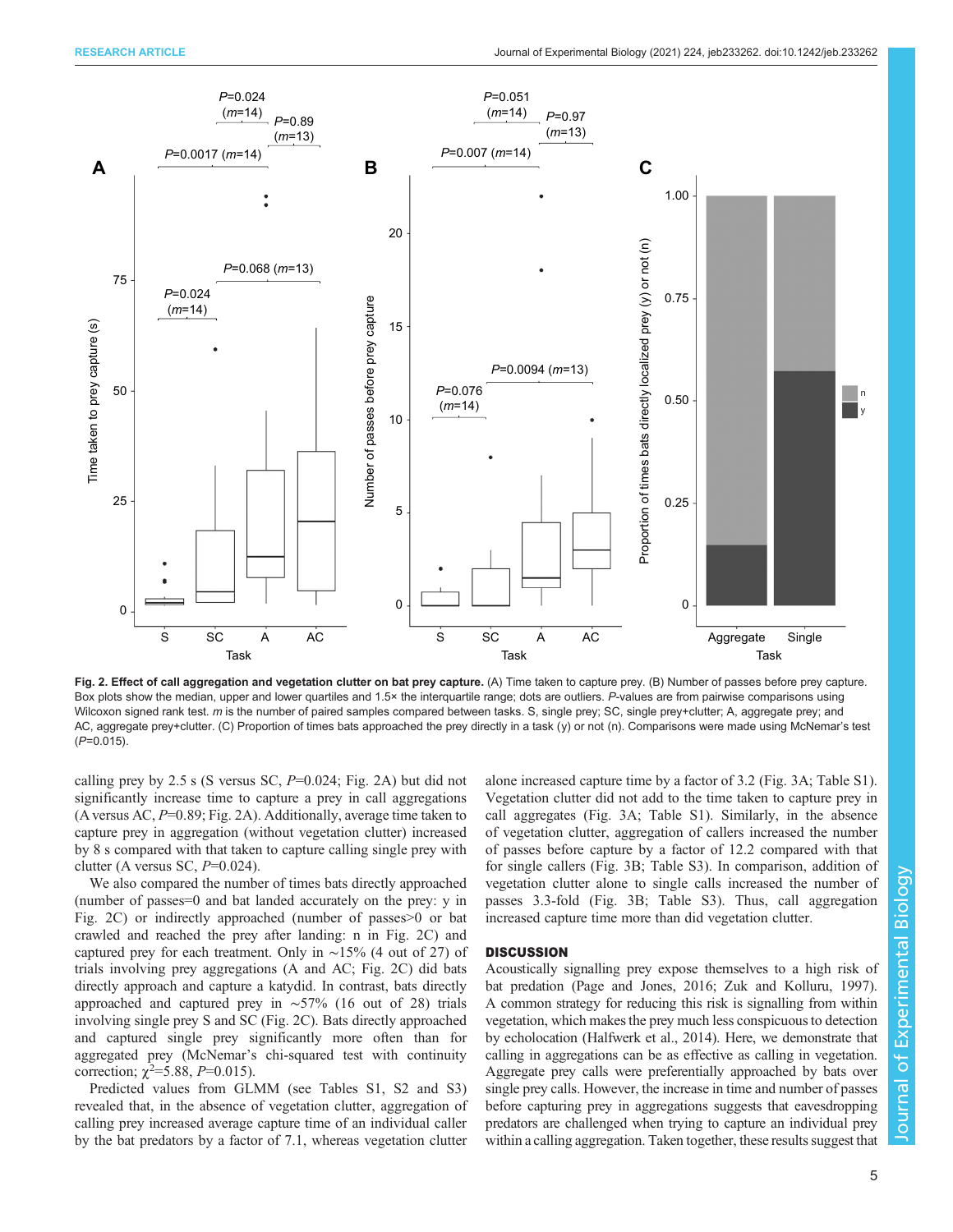<span id="page-5-0"></span>

effect of call aggregation and vegetation clutter on bat prey capture. Data are the predicted 95% confidence interval (CI) values for (A) time to prey capture and (B) number of passes before prey capture.

though predators preferentially approach calling prey aggregations, they take longer to capture individuals within them. Interestingly, even though leaf litter (vegetation) did adversely delay the bat's prey capture, the effect was not as strong as that of prey aggregation.

# Calling prey aggregations attract predators

Aggregated 'Chirper' calls of Mecopoda were preferentially approached by the bat predator, M. spasma. This preference for call aggregations is most likely a result of the increased loudness of the simultaneously broadcasting calls. For example, three or four Mecopoda calling in synchrony increase the overall sound amplitude by nearly 6 and 7 dB, respectively ([Hartbauer et al.,](#page-7-0) [2014](#page-7-0); [Nityananda and Balakrishnan, 2009](#page-7-0)), providing a louder auditory cue to eavesdropping predators as compared with a prey calling alone. Given the choice, the frog-eating bat, Trachops cirrhosus, was also attracted more towards louder frog calls ([Tuttle](#page-8-0) [and Ryan, 1981\)](#page-8-0). This hints that eavesdropping predators probably prefer louder prey sources, including prey calling in aggregation. The predator could also be detecting prey calling in aggregation earlier, leading to the observed behavioural preference.

Predators, however, might not just use loudness as a cue for approaching prey aggregations. Complex calls of the túngara frog, E. pustulosus, are preferred as a cue by the frog-eating bat, T. cirrhosus [\(Ryan, 1985](#page-7-0)). The frogs tend to increase the proportion of complex calls when surrounded by neighbours, which might signal higher prey abundance to the bat predator [\(Bernal et al., 2007\)](#page-7-0). Another study involving T. cirrhosus showed an overall preference for larger frog prey choruses than for smaller ones in a choice paradigm [\(Hemingway](#page-7-0) [et al., 2018](#page-7-0)). The chorus call choices were presented through single speakers and were non-overlapping, and hence a larger chorus side would have a higher duty cycle as compared with the smaller one [\(Hemingway et al., 2018](#page-7-0)), which in turn might signal a larger prey

patch for the bat predator. In summary, calling prey aggregations are preferentially approached by bats, but the call properties that signal prey aggregations to the predator might differ and could consist of loudness, complexity and/or duty cycle.

# Prey capture in the absence of prey-generated calls

The near absence of prey capture by  $M$ . spasma in control tasks (with no sound cue) indicates that prey-generated sound cues might be necessary for detection and capture of prey on substrates. This corroborates previous predictions that substrate-gleaning bats similar to M. spasma might rely more on prey-generated sound for prey detection at long range ([Denzinger and Schnitzler, 2013](#page-7-0); [Page and Jones, 2016](#page-7-0); [Schnitzler et al., 2003](#page-8-0)). However, this does not rule out the possibility that M. spasma might be able to locate motionless or moving prey using echolocation, similar to other gleaning bats such as Megaderma lyra ([Marimuthu, 1995; Ratcliffe](#page-7-0) [et al., 2005; Schmidt et al., 2000\)](#page-7-0) and Micronycteris microtis [\(Geipel et al., 2013, 2020](#page-7-0)). Echolocation could help them at close range before prey capture if the situation is favourable through suitably positioned prey or oblique approach angles ([Geipel et al.,](#page-7-0) [2019;](#page-7-0) [Taub and Yovel, 2020](#page-8-0)).

# Prey capture in calling aggregations and the confusion effect

In this study, single prey were either approached directly by bats or fewer passes were taken before capture than tasks with aggregated prey. This decrease in capture efficiency of the eavesdropping predator in response to calling prey aggregations is similar to what visual predators face when targeting a prey amongst its conspecifics. In the visual context, [Schradin \(2000\)](#page-8-0) found that leopard geckos changed their head position more often before capture when presented with multiple mealworms as prey as compared with a single mealworm. The increased time taken by visual predators to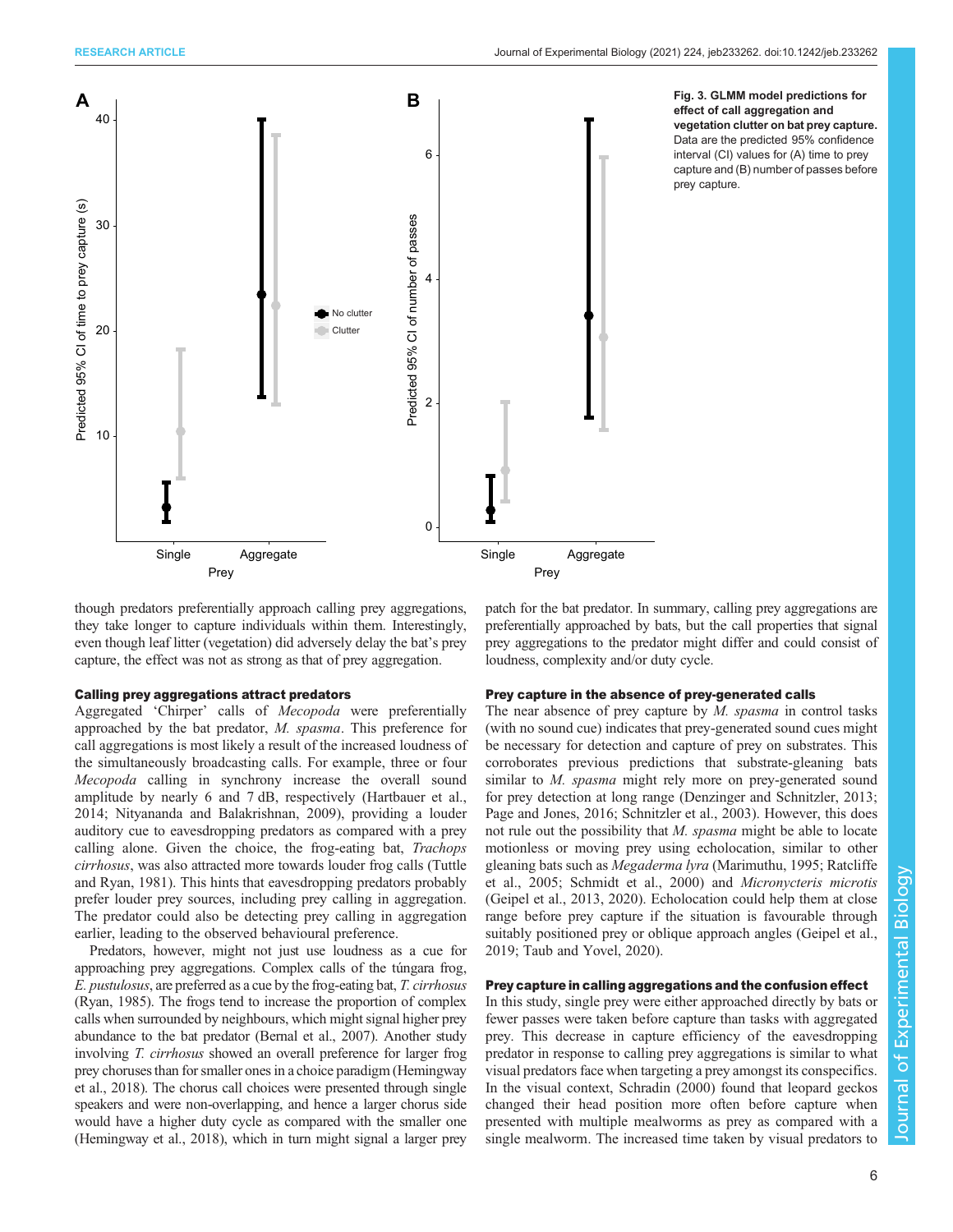catch prey in aggregations was attributed to a 'confusion effect', which is the difficulty predators face when attempting to capture individual prey surrounded by other conspecifics [\(Schradin, 2000\)](#page-8-0). Similarly, in this study, the increased time taken for capturing a prey in acoustically signalling aggregations by an eavesdropping predator suggests a confusion effect in the auditory context. To the best of our knowledge, this is the first study that demonstrates that multiple individuals signalling acoustically together can confuse their eavesdropping predator.

The mechanistic reason for the bat's delayed time to capture of prey in aggregation might be explained by multiple factors. Locating one sound source among many simultaneously presented similar ones, as happens in a signalling aggregation, might be a challenging auditory localization problem for a bat, especially when the passive sound cues are similar in loudness, close together in space and in synchrony [\(Bee and Micheyl, 2008](#page-7-0); [Goodale et al., 2019\)](#page-7-0). This could be the reason for the preference for unsynchronized prey calls by frog-eating bats [\(Legett et al., 2019](#page-7-0); [Tuttle and Ryan, 1982\)](#page-8-0). Another reason could be on a more cognitive level: the bat is drawn in by the aggregated calling, but then has to first decide on one of the sources and then localize it, akin to the paradox of choice ([Schwartz, 2004](#page-8-0)). In other words, the bats might have no difficulty locating the different sound sources (calling prey) but their indecisiveness in making a choice among them may be observed as delayed prey capture.

At close quarters, the bat's active localization using echolocation might be affected by the masking of echoes it receives from multiple prey and/or leaf litter. We recorded the echolocation of M. spasma using an ultrasound detector (Pettersson D1000X) to confirm that they were echolocating during the prey localization, but we did not record consistently to compare echolocation between conditions. It has been shown that bats are able to weigh different cues from prey using both active and passive listening sensory modalities to locate prey ([Gomes et al., 2016\)](#page-7-0). It is possible that the challenge of using both passive and active listening together delays the predator's prey localization [\(Barber et al., 2003](#page-7-0)). Future studies will examine what aspects of the bat's auditory information processing, in active and/or passive sound localization, are affected when the bat attacks prey in calling aggregations.

One possible caveat of this study is using one representative chirp of the Mecopoda 'Chirper' (katydid) call with mean duration and mean period as a stimulus for all our experiments instead of different exemplars of the chirps to capture natural variation in chirp properties ([Kroodsma et al., 2001\)](#page-7-0). However, given the stereotyped nature of the Mecopoda 'Chirper' call, which consists of only a single chirp type, the relatively low variation in call properties [\(Nityananda and Balakrishnan, 2006\)](#page-7-0), and the normal distribution of values of different call features, we believe that using a representative mean call that remained constant across treatments is valid and improves the internal validity of our conclusions. It is, however, important to include the natural variation in call temporal features to extend the external validity of our conclusions and this will be incorporated in future experiments.

## Protective benefits of calling in aggregation versus calling from vegetation

In this study, vegetation clutter increased the time taken for approach and capture of prey in tasks involving single prey. This could indicate that bats do use echolocation when approaching a prey item. Either it is used for prey localization in the very last moments before capture or it is used to control the general approach to a surface. Further experiments are required to test these possibilities. In

contrast, vegetation clutter did not change prey capture time in tasks involving prey aggregations. This indicates that localizing prey in aggregation might already be a difficult task and vegetation clutter did not add significantly to the predator's capture time.

No previous study has compared the protective benefit of aggregation with vegetation clutter for the prey. In this study, both prey aggregation and vegetation offered protective benefits for the calling prey by delaying the predator's time to capture. However, the predator's greater delay in prey capture in aggregations, even in the absence of vegetation clutter, suggests that calling in aggregation might offer more or as much protection to prey as calling alone within vegetation. This might be one reason for prey to signal next to a neighbour, even though signalling together tends to attract more predators and also results in greater competition for mates. However, the protective anti-predatory benefit that prey receive from vegetation clutter needs to be examined further, as vegetation clutter in the natural environment can be much denser than presented in our experiments and an increase in the structural complexity of vegetation might provide additional protection for the prey.

# Consequences for the predator and prey

One could argue that the outcome of prey capture for the predator was not different as the bats were able to eventually capture one katydid in all the experimental conditions when prey were calling. The predator even appeared to resolve the cocktail party effect of singling out a prey from its chorus. However, it is to be noted that the playback calls of the prey continued to play when the bat approached, and the katydids were kept immobile, allowing the predator to make its capture. In nature, calling prey are likely to respond to bat approaches ([ter Hofstede et al., 2010](#page-8-0)) and to conspecifics calling nearby. The time delay of the predator's decision to make a prey capture attempt will allow a window of opportunity for the prey to take evasive action and escape by hiding in the undergrowth or falling silent ([Symes et al., 2016\)](#page-8-0) and so bring down the per capita risk of predation. Additionally, individuals in prey aggregations might respond to their neighbours and stop calling, which further decreases prey detectability by predators. All these might further decrease the foraging efficiency of an eavesdropping predator when attacking calling prey aggregations under natural conditions.

From a bat's perspective, prey aggregation increases detectability from longer distances, but its foraging efficiency is lowered when attacking calling aggregations. This trade-off between detectability and capture efficiency may determine bat foraging strategies in natural environments. From an optimal foraging viewpoint, the increased search time is disadvantageous, but the benefits the predator might gain by hanging around prey aggregations for longer times might still outweigh the costs. The prey is comparatively large and nutritious, and the chance of catching one of these aggregated insects may be increased compared with a single prey item. Future studies will examine the effects of these trade-offs on bat foraging strategies.

From the prey's point of view, the lowered predation risk of calling in aggregation may be a strong selection force for both aggregation and synchronous calling [\(Nityananda and Balakrishnan, 2009\)](#page-7-0). The results of this study also suggest that calling in an aggregation might provide more or as much benefit to individual prey as the refuge of vegetation clutter.

#### Acknowledgements

We thank Sudhakar Gowda for assistance in the field, Hanumanthan Raghuram for advice on how to maintain and carry out behavioural experiments with bats in flight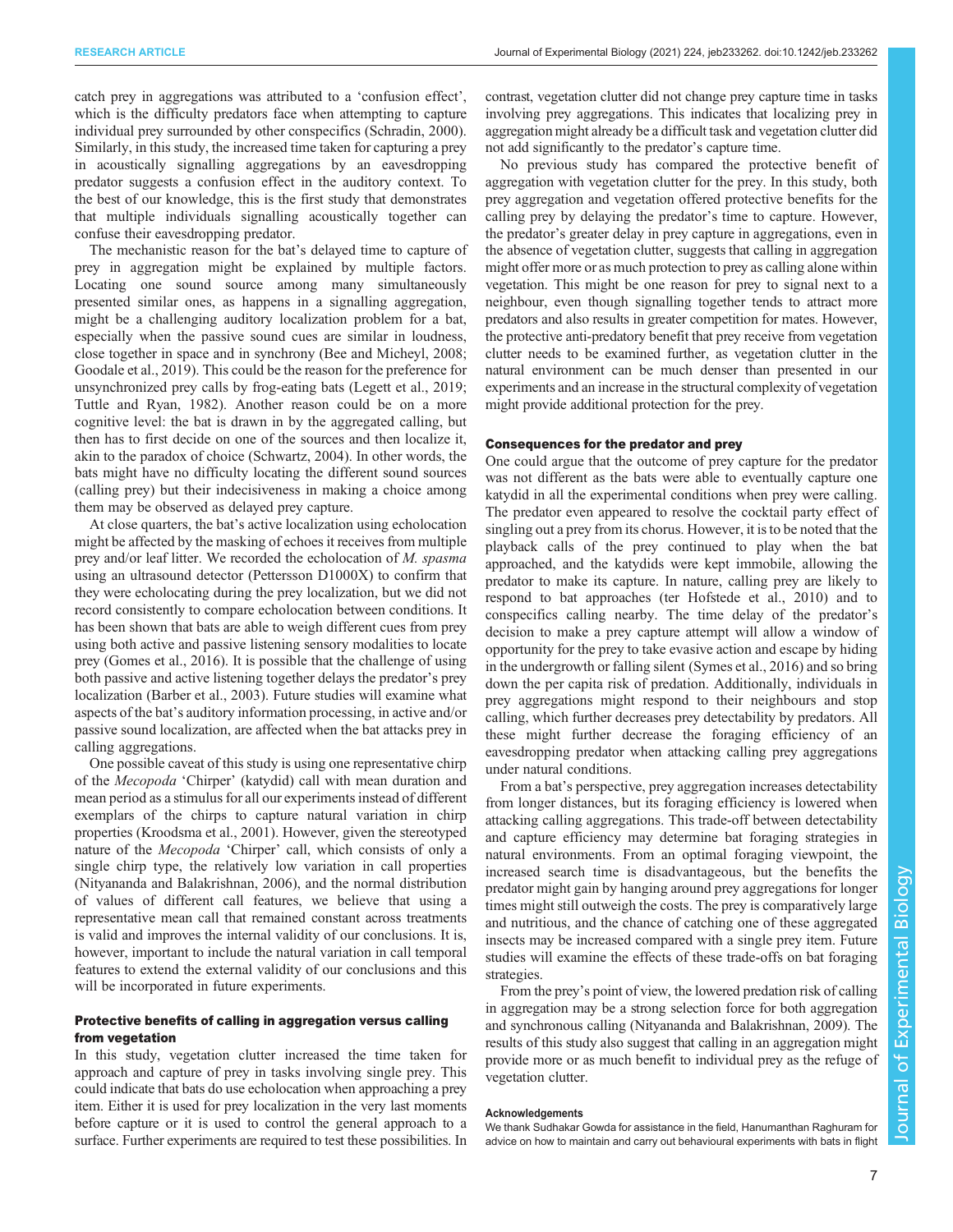<span id="page-7-0"></span>cages, and Kavita Isvaran for advice on data analysis. We also thank the reviewers for their careful reading and constructive criticism, which much improved the manuscript.

#### Competing interests

The authors declare no competing or financial interests.

#### Author contributions

Conceptualization: H.P., R.B.; Methodology: H.P., S.G., Y.Y., R.B.; Validation: H.P.; Formal analysis: H.P.; Investigation: H.P.; Resources: R.B.; Data curation: H.P.; Writing - original draft: H.P.; Writing - review & editing: S.G., Y.Y., R.B.; Visualization: H.P.; Supervision: R.B.; Project administration: H.P.; Funding acquisition: R.B.

#### Funding

This project was supported by funds from the DBT-IISc Partnership Program (Phase II; Department of Biotechnology, Ministry of Science and Technology, India; grant number BT/PR27952/INF/22/212/2018), for fieldwork and consumables. Equipment used in the study was funded by the DST-FIST [Department of Science and Technology, Ministry of Science and Technology, India; sanction number SR/FST/ LSII-025/2009(C)] and DST-SERB (Department of Science and Technology, Ministry of Science and Technology, India; grant number EMR/2016/002293) to R.B. The Ministry of Human Resource Development (MHRD), Government of India funded H.P.'s fellowship and Tata Trusts Travel Grant, IISc, supported his travel for an international conference to present preliminary results.

#### Data availability

Data are available from the Dryad digital repository (Prakash et al., 2021): [dryad.](https://doi.org/10.5061/dryad.pk0p2ngng) [pk0p2ngng](https://doi.org/10.5061/dryad.pk0p2ngng)

#### References

- [Alem, S., Koselj, K., Siemers, B. M. and Greenfield, M. D.](https://doi.org/10.1007/s00265-011-1219-x) (2011). Bat predation [and the evolution of leks in acoustic moths.](https://doi.org/10.1007/s00265-011-1219-x) Behav. Ecol. Sociobiol. 65, [2105-2116. doi:10.1007/s00265-011-1219-x](https://doi.org/10.1007/s00265-011-1219-x)
- [Arlettaz, R., Jones, G. and Racey, P. A.](https://doi.org/10.1038/414742a) (2001). Effect of acoustic clutter on prey detection by bats. Nature 414[, 742-745. doi:10.1038/414742a](https://doi.org/10.1038/414742a)
- [Barber, J. R., Razak, K. A. and Fuzessery, Z. M.](https://doi.org/10.1007/s00359-003-0463-6) (2003). Can two streams of [auditory information be processed simultaneously? Evidence from the gleaning](https://doi.org/10.1007/s00359-003-0463-6) bat Antrozous pallidus. J. Comp. Physiol. 189[, 843-855. doi:10.1007/s00359-003-](https://doi.org/10.1007/s00359-003-0463-6) [0463-6](https://doi.org/10.1007/s00359-003-0463-6)
- Bee, M. A. and Micheyl, C. [\(2008\). The cocktail party problem: what is it? how can it](https://doi.org/10.1037/0735-7036.122.3.235) [be solved? And why should animal behaviorists study it?](https://doi.org/10.1037/0735-7036.122.3.235) J. Comp. Psychol. 122, [235-251. doi:10.1037/0735-7036.122.3.235](https://doi.org/10.1037/0735-7036.122.3.235)
- [Bernal, X. E., Page, R. A., Rand, A. S. and Ryan, M. J.](https://doi.org/10.1086/510729) (2007). Cues for [eavesdroppers: do frog calls indicate prey density and quality?](https://doi.org/10.1086/510729) Am. Nat. 169, [409-415. doi:10.1086/510729](https://doi.org/10.1086/510729)
- [Boonman, A. M., Boonman, M., Bretschneider, F. and van de Grind, W. A.](https://doi.org/10.1007/s002650050521) [\(1998\). Prey detection in trawling insectivorous bats: duckweed affects hunting](https://doi.org/10.1007/s002650050521) [behaviour in Daubenton](https://doi.org/10.1007/s002650050521)'s bat, Myotis daubentonii. Behav. Ecol. Sociobiol. 44, [99-107. doi:10.1007/s002650050521](https://doi.org/10.1007/s002650050521)
- [Botham, M. S., Kerfoot, C. J., Louca, V. and Krause, J.](https://doi.org/10.1007/s00265-005-0018-7) (2005). Predator choice in [the field; grouping guppies, Poecilia reticulata, receive more attacks.](https://doi.org/10.1007/s00265-005-0018-7) Behav. Ecol. Sociobiol. 59[, 181-184. doi:10.1007/s00265-005-0018-7](https://doi.org/10.1007/s00265-005-0018-7)
- Denzinger, A. and Schnitzler, H.-U. [\(2013\). Bat guilds, a concept to classify the](https://doi.org/10.3389/fphys.2013.00164) [highly diverse foraging and echolocation behaviors of microchiropteran bats.](https://doi.org/10.3389/fphys.2013.00164) Front. Physiol. 4[, 164. doi:10.3389/fphys.2013.00164](https://doi.org/10.3389/fphys.2013.00164)
- [Garg, K. M., Chattopadhyay, B., Doss, D. P. S., A.K., V. K., Kandula, S. and](https://doi.org/10.1111/j.1365-294X.2012.05665.x) Ramakrishnan, U. [\(2012\). Promiscuous mating in the harem-roosting fruit bat,](https://doi.org/10.1111/j.1365-294X.2012.05665.x) Cynopterus sphinx. Mol. Ecol. 21[, 4093-4105. doi:10.1111/j.1365-294X.2012.](https://doi.org/10.1111/j.1365-294X.2012.05665.x) [05665.x](https://doi.org/10.1111/j.1365-294X.2012.05665.x)
- Geipel, I., Jung, K. and Kalko, E. K. V. [\(2013\). Perception of silent and motionless](https://doi.org/10.1098/rspb.2012.2830) [prey on vegetation by echolocation in the gleaning bat](https://doi.org/10.1098/rspb.2012.2830) Micronycteris microtis. Proc. R. Soc. B Biol. Sci. 280[, 20122830. doi:10.1098/rspb.2012.2830](https://doi.org/10.1098/rspb.2012.2830)
- [Geipel, I., Steckel, J., Tschapka, M., Vanderelst, D., Schnitzler, H.-U., Kalko,](https://doi.org/10.1016/j.cub.2019.06.076) [E. K. V., Peremans, H. and Simon, R.](https://doi.org/10.1016/j.cub.2019.06.076) (2019). Bats actively use leaves as [specular reflectors to detect acoustically camouflaged prey.](https://doi.org/10.1016/j.cub.2019.06.076) Curr. Biol. 29, [2731-2736.e3. doi:10.1016/j.cub.2019.06.076](https://doi.org/10.1016/j.cub.2019.06.076)
- [Geipel, I., Kernan, C. E., Litterer, A. S., Carter, G. G., Page, R. A. and ter](https://doi.org/10.1098/rsbl.2019.0837) Hofstede, H. M. [\(2020\). Predation risks of signalling and searching: bats prefer](https://doi.org/10.1098/rsbl.2019.0837) moving katydids. Biol. Lett. 16[, 20190837. doi:10.1098/rsbl.2019.0837](https://doi.org/10.1098/rsbl.2019.0837)
- [Gomes, D. G. E., Page, R. A., Geipel, I., Taylor, R. C., Ryan, M. J. and Halfwerk,](https://doi.org/10.1126/science.aaf7934) W. [\(2016\). Bats perceptually weight prey cues across sensory systems when](https://doi.org/10.1126/science.aaf7934) hunting in noise. Science 353[, 1277-1280. doi:10.1126/science.aaf7934](https://doi.org/10.1126/science.aaf7934)
- [Goodale, E., Ruxton, G. D. and Beauchamp, G.](https://doi.org/10.3389/fevo.2019.00141) (2019). Predator eavesdropping in [a mixed-species environment: how prey species may use grouping, confusion,](https://doi.org/10.3389/fevo.2019.00141) [and the cocktail party effect to reduce predator detection.](https://doi.org/10.3389/fevo.2019.00141) Front. Ecol. Evol. 7, 141. [doi:10.3389/fevo.2019.00141](https://doi.org/10.3389/fevo.2019.00141)
- [Halfwerk, W., Jones, P. L., Taylor, R. C., Ryan, M. J. and Page, R. A.](https://doi.org/10.1126/science.1244812) (2014). Risky [ripples allow bats and frogs to eavesdrop on a multisensory sexual display.](https://doi.org/10.1126/science.1244812) Science 343[, 413-416. doi:10.1126/science.1244812](https://doi.org/10.1126/science.1244812)
- Hartbauer, M., Haitzinger, L., Kainz, M. and Römer, H. (2014). Competition and [cooperation in a synchronous bushcricket chorus.](https://doi.org/10.1098/rsos.140167) R. Soc. Open Sci. 1, 140167. [doi:10.1098/rsos.140167](https://doi.org/10.1098/rsos.140167)
- Hebblewhite, M. and Pletscher, D. H. [\(2002\). Effects of elk group size on predation](https://doi.org/10.1139/z02-059) by wolves. Can. J. Zool. 80[, 800-809. doi:10.1139/z02-059](https://doi.org/10.1139/z02-059)
- [Hemingway, C. T., Ryan, M. J. and Page, R. A.](https://doi.org/10.1016/j.anbehav.2018.07.007) (2018). Cognitive constraints on [optimal foraging in frog-eating bats.](https://doi.org/10.1016/j.anbehav.2018.07.007) Anim. Behav. 143, 43-50. doi:10.1016/ [j.anbehav.2018.07.007](https://doi.org/10.1016/j.anbehav.2018.07.007)
- [Ioannou, C. C., Tosh, C. R., Neville, L. and Krause, J.](https://doi.org/10.1093/beheco/arm109) (2008). The confusion effect -[From neural networks to reduced predation risk.](https://doi.org/10.1093/beheco/arm109) Behav. Ecol. 19, 126-130. [doi:10.1093/beheco/arm109](https://doi.org/10.1093/beheco/arm109)
- Jeschke, J. M. and Tollrian, R. [\(2007\). Prey swarming: which predators become](https://doi.org/10.1016/j.anbehav.2006.08.020) confused and why? Anim. Behav. 74[, 387-393. doi:10.1016/j.anbehav.2006.08.](https://doi.org/10.1016/j.anbehav.2006.08.020) [020](https://doi.org/10.1016/j.anbehav.2006.08.020)
- Jones, P. L., Page, R. A. and Ratcliffe, J. M. (2016). To scream or to listen? Prey detection and discrimination in animal-eating bats. In Bat Bioacoustics (ed. M. B. Fenton, A. D. Grinnell, A. N. Popper and R. R. Fay), pp. 93-116. Springer Science, Business Media.
- Krause, J. and Godin, J.-G. J. [\(1995\). Predator preferences for attacking particular](https://doi.org/10.1006/anbe.1995.0260) [prey group sizes: consequences for predator hunting success and prey predation](https://doi.org/10.1006/anbe.1995.0260) risk. Anim. Behav. 50[, 465-473. doi:10.1006/anbe.1995.0260](https://doi.org/10.1006/anbe.1995.0260)
- Krause, J. and Ruxton, G. D. (2002a). The benefits of group formation. In Living in Groups, pp. 6-40. Oxford University Press.
- Krause, J. and Ruxton, G. D. (2002b). Increased attack rate on larger groups. In Living in Groups, pp. 42-46. Oxford University Press.
- [Kroodsma, D. E., Byers, B. E., Goodale, E., Johnson, S. and Liu, W.-C.](https://doi.org/10.1006/anbe.2000.1676) (2001). [Pseudoreplication in playback experiments, revisited a decade later.](https://doi.org/10.1006/anbe.2000.1676) Anim. Behav. 61[, 1029-1033. doi:10.1006/anbe.2000.1676](https://doi.org/10.1006/anbe.2000.1676)
- [Legett, H. D., Page, R. A. and Bernal, X. E.](https://doi.org/10.1098/rspb.2019.1067) (2019). Synchronized mating signals in [a communication network: the challenge of avoiding predators while attracting](https://doi.org/10.1098/rspb.2019.1067) mates. Proc. R. Soc. B Biol. Sci. 286[, 20191067. doi:10.1098/rspb.2019.1067](https://doi.org/10.1098/rspb.2019.1067)
- [Legett, H. D., Hemingway, C. T. and Bernal, X. E.](https://doi.org/10.1086/707719) (2020). Prey exploits the auditory [illusions of eavesdropping predators.](https://doi.org/10.1086/707719) Am. Nat. 195, 927-933. doi:10.1086/707719
- [Marimuthu, G., Habersetzer, J. and Leippert, D.](https://doi.org/10.1111/j.1439-0310.1995.tb01089.x) (1995). Active acoustic gleaning [from the water surface by the Indian false vampire bat, Megaderma lyra.](https://doi.org/10.1111/j.1439-0310.1995.tb01089.x) Ethology 99[, 61-74. doi:10.1111/j.1439-0310.1995.tb01089.x](https://doi.org/10.1111/j.1439-0310.1995.tb01089.x)
- [Nityananda, V. and Balakrishnan, R.](https://doi.org/10.1080/09524622.2006.9753552) (2006). A diversity of songs among [morphologically indistinguishable katydids of the genus](https://doi.org/10.1080/09524622.2006.9753552) Mecopoda (Orthoptera: [Tettigoniidae\) from southern india.](https://doi.org/10.1080/09524622.2006.9753552) Bioacoustics 15, 223-250. doi:10.1080/ [09524622.2006.9753552](https://doi.org/10.1080/09524622.2006.9753552)
- [Nityananda, V. and Balakrishnan, R.](https://doi.org/10.1007/s00359-006-0170-1) (2007). Synchrony during acoustic [interactions in the bushcricket](https://doi.org/10.1007/s00359-006-0170-1) Mecopoda 'Chirper' (Tettigoniidae: Orthoptera) is [generated by a combination of chirp-by-chirp resetting and change in intrinsic](https://doi.org/10.1007/s00359-006-0170-1) chirp rate. J. Comp. Physiol. A 193[, 51-65. doi:10.1007/s00359-006-0170-1](https://doi.org/10.1007/s00359-006-0170-1)
- Nityananda, V. and Balakrishnan, R. [\(2008\). Leaders and followers in katydid](https://doi.org/10.1016/j.anbehav.2008.04.015) [choruses in the field: call intensity, spacing and consistency.](https://doi.org/10.1016/j.anbehav.2008.04.015) Anim. Behav. 76, [723-735. doi:10.1016/j.anbehav.2008.04.015](https://doi.org/10.1016/j.anbehav.2008.04.015)
- Nityananda, V. and Balakrishnan, R. [\(2009\). Modeling the role of competition and](https://doi.org/10.1093/beheco/arp022) [cooperation in the evolution of katydid acoustic synchrony.](https://doi.org/10.1093/beheco/arp022) Behav. Ecol. 20, [484-489. doi:10.1093/beheco/arp022](https://doi.org/10.1093/beheco/arp022)
- Page, R. A. and Jones, P. L. (2016). Overcoming sensory uncertainty: factors affecting foraging decisions in frog-eating bats. In Psychological Mechanisms in Animal Communication. Animal Signals and Communication, vol. 5 (ed. M. A. Bee and C. T. Miller), pp. 285-312. Springer.
- [Prakash, H., Greif, S., Yovel, Y. and Balakrishnan, R.](https://doi.org/10.5061/dryad.pk0p2ngng) (2021). Acoustically [eavesdropping predators take longer to capture prey signalling in aggregation.](https://doi.org/10.5061/dryad.pk0p2ngng) [Dryad. Dataset. doi:10.5061/dryad.pk0p2ngng](https://doi.org/10.5061/dryad.pk0p2ngng)
- [Raghuram, H., Deb, R., Nandi, D. and Balakrishnan, R.](https://doi.org/10.1098/rspb.2014.2319) (2015). Silent katydid [females are at higher risk of bat predation than acoustically signalling katydid](https://doi.org/10.1098/rspb.2014.2319) males. Proc. R. Soc. B Biol. Sci. 282[, 20142319. doi:10.1098/rspb.2014.2319](https://doi.org/10.1098/rspb.2014.2319)
- [Ratcliffe, J. M., Raghuram, H., Marimuthu, G., Fullard, J. H. and Fenton, M. B.](https://doi.org/10.1007/s00265-005-0912-z) [\(2005\). Hunting in unfamiliar space: echolocation in the Indian false vampire bat,](https://doi.org/10.1007/s00265-005-0912-z) Megaderma lyra, when gleaning prey. [Behav. Ecol. Sociobiol.](https://doi.org/10.1007/s00265-005-0912-z) 58, 157-164. [doi:10.1007/s00265-005-0912-z](https://doi.org/10.1007/s00265-005-0912-z)
- Ryan, M. J. (1985). The Tungara Frog: A Study in Sexual Selection and Communication. University of Chicago Press.
- [Ryan, M. J., Tuttle, M. D. and Taft, L. K.](https://doi.org/10.1007/BF00299526) (1981). The costs and benefits of frog chorusing behavior. Behav. Ecol. Sociobiol. 8[, 273-278. doi:10.1007/](https://doi.org/10.1007/BF00299526) [BF00299526](https://doi.org/10.1007/BF00299526)
- Schmidt, S., Hanke, S. and Pillat, J. [\(2000\). The role of echolocation in the](https://doi.org/10.1007/s003590000151) [hunting of terrestrial prey - new evidence for an underestimated strategy in the](https://doi.org/10.1007/s003590000151) gleaning bat, Megaderma lyra. J. Comp. Physiol. A 186[, 975-988. doi:10.1007/](https://doi.org/10.1007/s003590000151) [s003590000151](https://doi.org/10.1007/s003590000151)
- Schnitzler, H.-U. and Kalko, E. K. V. [\(2001\). Echolocation by insect-eating bats: we](https://doi.org/10.1641/0006-3568(2001)051[0557:EBIEB]2.0.CO;2) [define four distinct functional groups of bats and find differences in signal structure](https://doi.org/10.1641/0006-3568(2001)051[0557:EBIEB]2.0.CO;2) [that correlate with the typical echolocation tasks faced by each group.](https://doi.org/10.1641/0006-3568(2001)051[0557:EBIEB]2.0.CO;2) Bioscience 51[, 557-569. doi:10.1641/0006-3568\(2001\)051\[0557:EBIEB\]2.0.CO;2](https://doi.org/10.1641/0006-3568(2001)051[0557:EBIEB]2.0.CO;2)